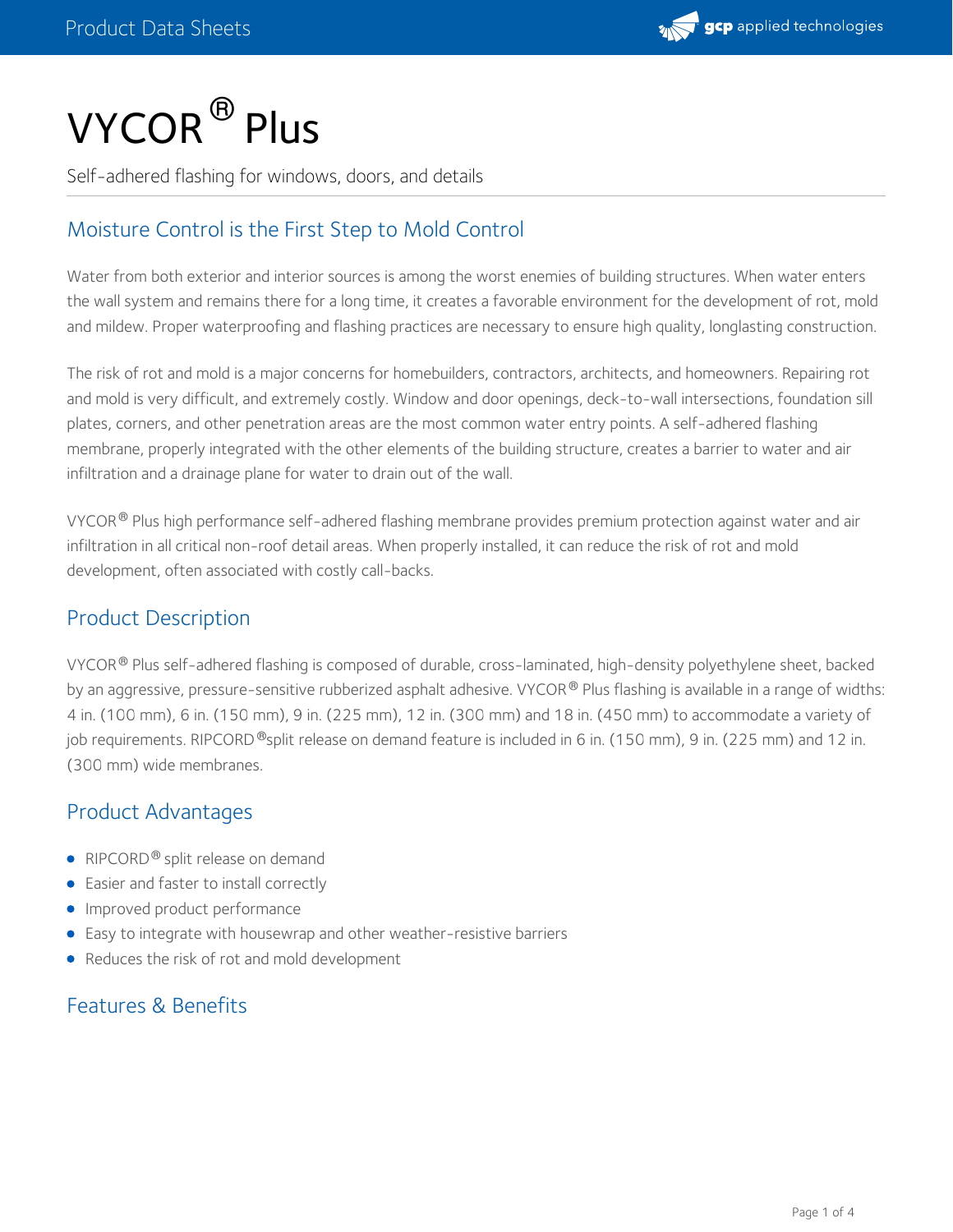

- RIPCORD $^\circledR$  With the sophistication of construction practices it becomes a must to follow the proper sequencing principles. RIPCORD® split release offers the flexibility to install half the membrane before and the other half after the other building envelope components are installed, i.e. housewrap or felt. Only in this way are the proper installation principles followed.
- Easy to work with Membrane installation is fast and easy— simply remove the release paper and press onto the substrate. With VYCOR<sup>®</sup> Plus flashings allow contractors to flash more windows with better quality.
- Superior adhesion capabilities The membrane creates a strong bond to the substrate for long-lasting waterproofing protection.
- Seals around fasteners The specially formulated rubberized asphalt adhesive seals around fasteners, allowing no water to penetrate and get to the substrate.
- Forms water-tight laps VYCOR $^\circledast$  Plus flashing's superior adhesion properties ensure strong laps, even in seams in the flashing.
- Measurement markings The membrane surface is clearly marked at 6 in. (150 mm) and 12 in. (300 mm) intervals to facilitate the installation procedure.
- Highly conformable and flexible Can accommodate settlement and shrinkage movement.
- Proven track record VYCOR® Plus flashing employs the same proven technology as our Grace Ice & Water Shield  $^\circledR$  —the market leader in self-adhered underlayments for over 35 years.
- Long-lasting waterproofing protection The polyethylene film and the specially-formulated rubberized asphalt components create a water and moisture barrier that does not degrade from the effects of the environment.

# Usage

VYCOR $^\circledR$  Plus self-adhered flashing is a unique solution, appropriate for working around a number of detail areas, including, but not limited to:

- Window and door openings (headers, sills, jambs, thresholds, nailing flanges)
- Deck-to-wall intersections
- **Inside and outside corners of sheathing**
- Wall-to-wall tie-ins
- Foundation sill plates
- Sheathing panel seams
- Under stucco finishes
- **•** Masonry walls
- Other non-roof detail areas

# Application Instructions

#### Surface Preparation

Apply VYCOR  $^\circ$  Plus flashing in fair weather when the air, surface and membrane are at temperatures of 25 °F (-4 °C) or higher. After precipitation, allow a minimum of 24 hours for drying before installing the flashing.

Install directly onto a clean and dry surface. Some compatible substrates include wood, plywood, oriented strand board, metal, concrete and masonry. Remove dust, dirt, and loose nails. Protrusions must be removed. Surfaces shall have no voids, damaged, or unsupported areas. Repair surfaces before installing the membrane.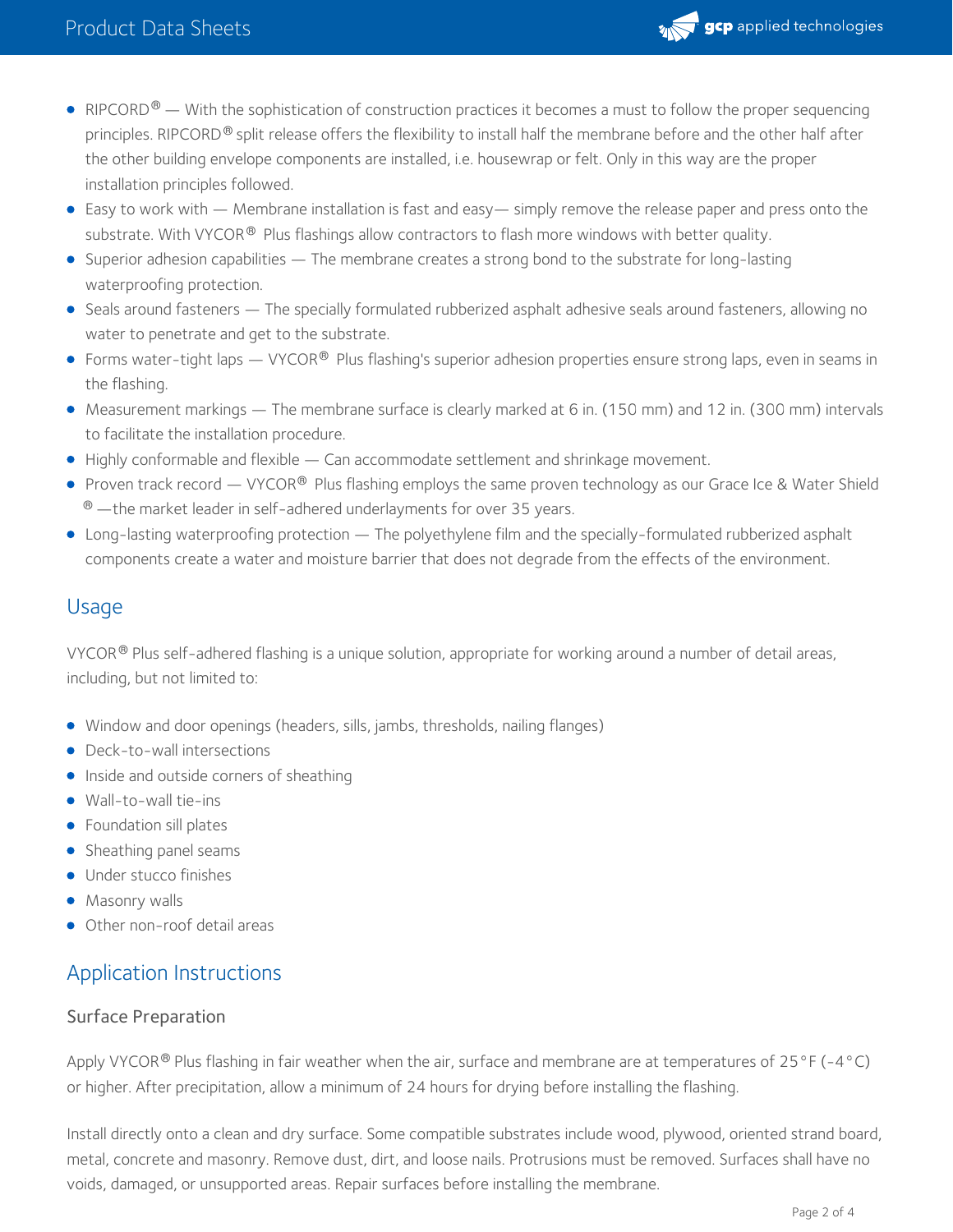

Priming is generally not required for most substrates provided they are clean and dry. However, on concrete, masonry and DensGlass Gold®, apply PERM-A-BARRIER®WB Primer. If adhesion is found to be marginal, prime wood composition and gypsum sheathing also with PERM-A-BARRIER®WB Primer. The coverage rate for PERM-A-BARRIER® WB Primer is 250–350 ft<sup>2</sup>/gal (6–8 m<sup>2</sup>/L). Allow primer to dry completely, approximately 1 hour depending on weather conditions, before application of flashing.

#### Membrane Installation

Using the 6 in. (150 mm) and 12 in. (300 mm) measurement markings, cut the membrane to the desired length. Peel back the release paper to expose the adhesive. Align the membrane and press into place with heavy hand pressure.

Laps must be a minimum of 3 in. (75 mm). Mechanically fasten the membrane at all vertical terminations. Use only smooth shank fasteners.

Consistent with good construction practice, install the membrane such that all laps shed water (following the shingle principle). The top membrane layer should go over the bottom layer. Always work from the low point to the high point. When needed, use RIPCORD ®split release on demand to split the release paper and adhere half of the membrane, while leaving the other half with the paper on. This is required when flashing a window sill before the housewrap/ weather resistive barrier is installed.

## Precautions & Limitations

VYCOR® Plus self-adhered flashing is designed for critical NON-ROOF flashing details. The membrane is slippery—DO NOT install on the roof; DO NOT walk on the membrane.

Do not leave the product permanently exposed to sunlight. Maximum recommended exposure time is 30 days. Due to its slight asphaltic odor, apply this product where the membrane is not exposed to interior living space. VYCOR $^\circledR$  Plus flashing should not be used in hot desert areas in the southwestern United States.

<code>VYCOR®</code> Plus flashing is not compatible with flexible PVC. Contact window manufacturer for specific application instructions required when using a bituminous-based flashing. Certain metal window applications with integral nail fin may have specific limitations.

Some solvents in certain caulking may be incompatible with the adhesive in VYCOR® Plus flashing.

For more information, check with your local GCP Applied Technologies technical sales representative.

## Approvals

Complies with the requirements of AAMA 711 for self adhered flashing materials.